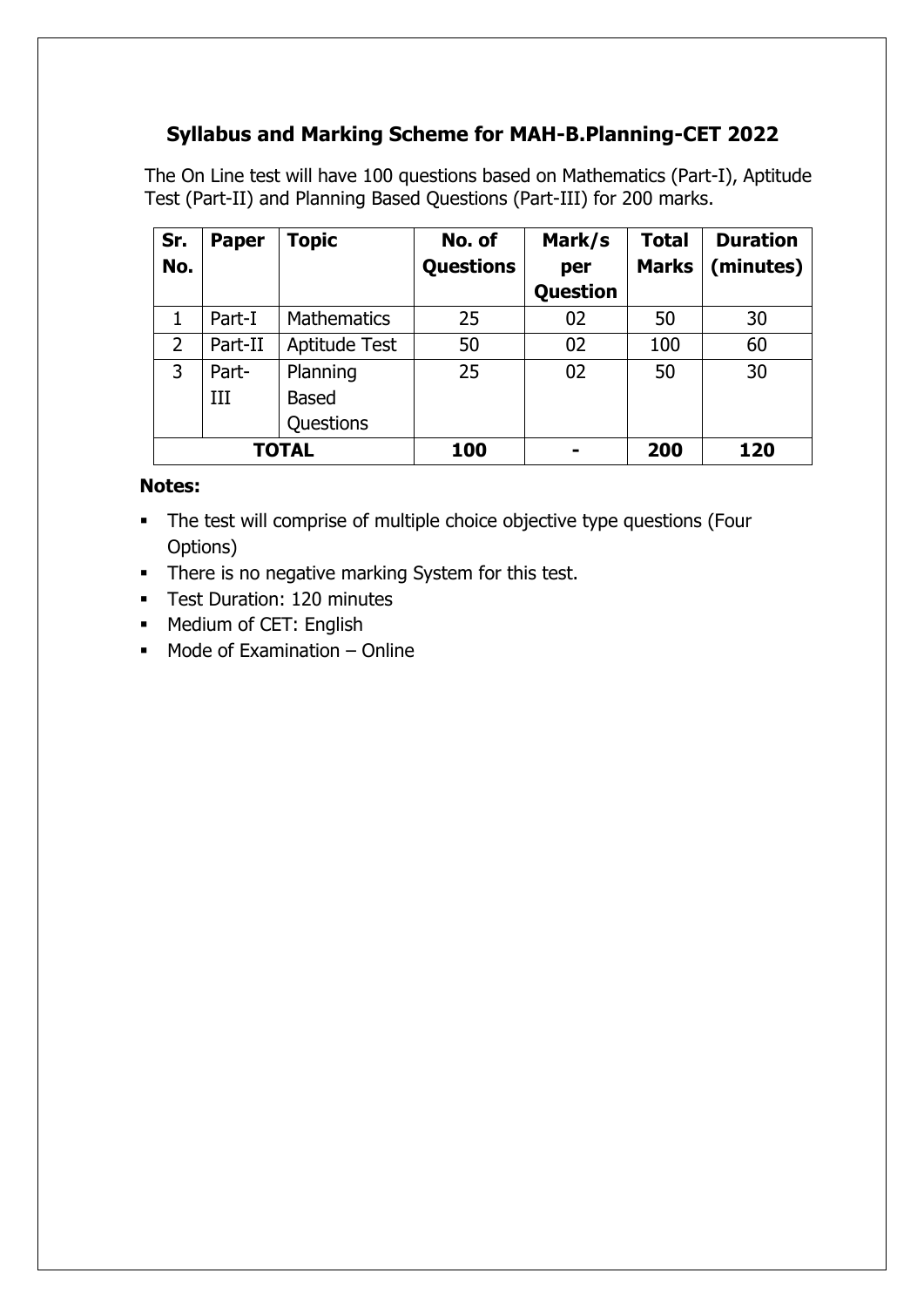# **9.1 SYLLABUS FOR MAH-B.Plan CET 2022**

#### **Part I - MATHEMATICS**

## **Unit-1: Sets, Relations and Functions:**

Sets and their representation: Union, intersection and complement of sets and their algebraic properties; Power set; Relation, Type of relations, equivalence relations, functions; one-one, into and onto functions, the composition of functions.

#### **Unit-2: Complex Numbers and Quadratic Equations:**

Complex numbers as ordered pairs of reals, Representation of complex numbers in the form  $a + ib$  and their representation in a plane, Argand diagram, algebra of complex number, modulus and argument (or amplitude) of a complex number, triangle inequality, Quadratic equations in real and complex number system and their solutions, Relations between roots and co-efficient, nature of roots, the formation of quadratic equations with given roots.

#### **Unit-3: Matrices and Determinants:**

Matrices, algebra of matrices, type of matrices, determinants and matrices of order two and three, properties of determinants, evaluation of determinants, area of triangles using determinants, Adjoint and evaluation of inverse of a square matrix using determinants and elementary transformations, Test of consistency and solution of simultaneous linear equations in two or three variables using determinants and matrices.

## **Unit-4: Permutations and Combinations:**

The fundamental principle of counting, permutation as an arrangement and combination as section, Meaning of P (n,r) and C (n,r), simple applications.

## **Unit-5: Mathematical Inductions:**

Principle of Mathematical Induction and its simple applications

## **Unit-6: Binomial Theorem and its Simple Applications:**

Binomial theorem for a positive integral index, general term and middle term, properties of Binomial coefficients and simple applications

## **Unit-7: Sequence and Series:**

Arithmetic and Geometric progressions, insertion of arithmetic, geometric means between two given numbers, Relation between A.M and G.M sum up to n terms of special series; Sn, Sn2, Sn3. Arithmetico-Geometric progression.

#### **Unit-8: Limit, Continuity and Differentiability:**

Real-valued functions, algebra of functions, polynomials, rational, trigonometric, logarithmic and exponential functions, inverse function. Graphs of simple functions.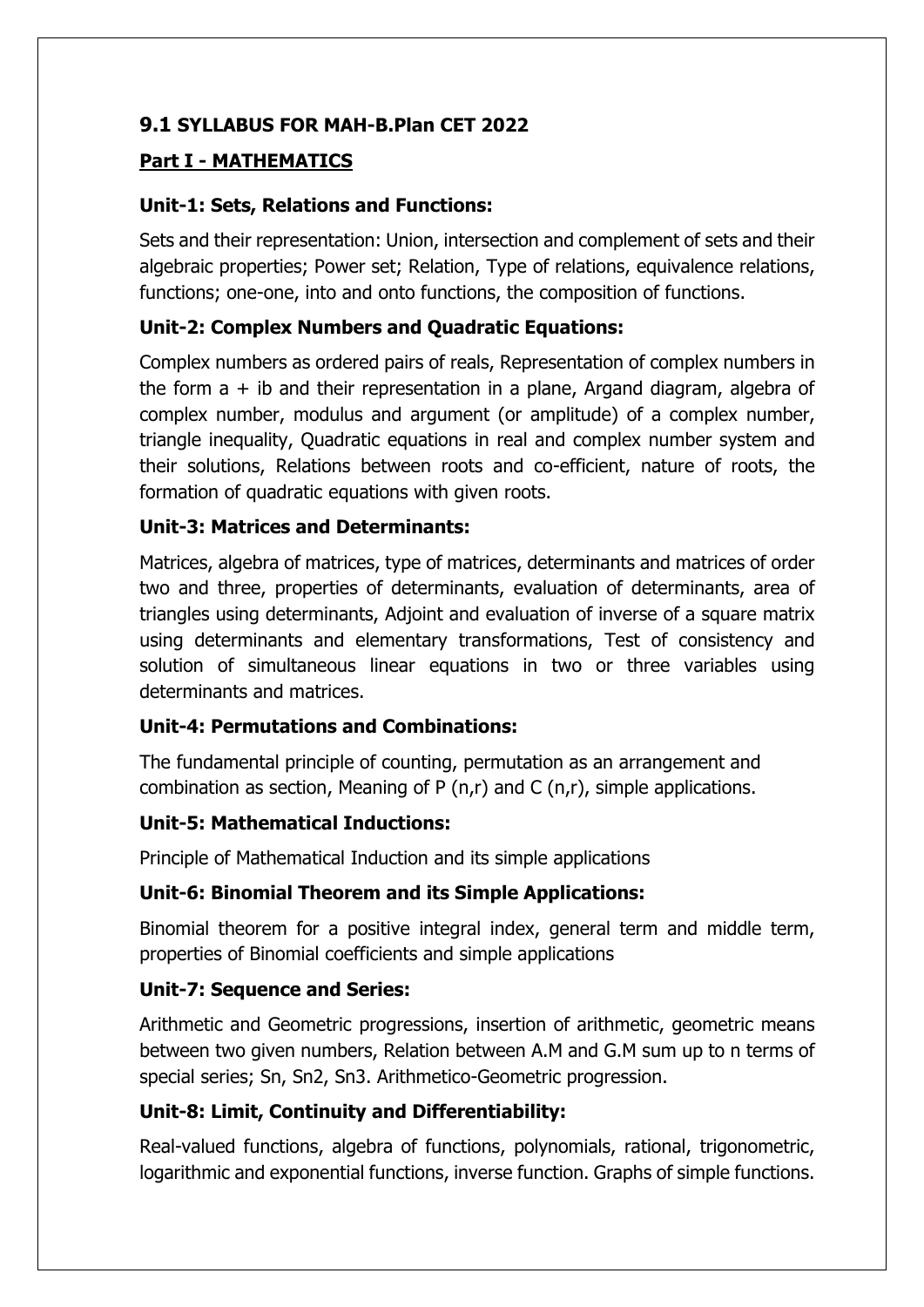Limits, continuity and differentiability. Differentiation of the sum, difference, product and quotient of two functions. Differentiation of trigonometric, inverse trigonometric, logarithmic, exponential, composite and implicit functions; derivatives of order up to two, Rolle's and Lagrange's Mean Value Theorems, Applications of derivatives: Rate of change of quantities, monotonic-Increasing and decreasing functions, Maxima and minima of functions of one variable, tangents and normal.

#### **Unit- 9: Integral Calculus:**

Integral as an anti-derivative, Fundamental Integrals involving algebraic, trigonometric, exponential and logarithms functions. Integrations by substitution, by parts and by partial functions, Integration using trigonometric identities.

Evaluation of simple integrals of the type

$$
\int \frac{dx}{x^2 + a^2}, \quad \int \frac{dx}{\sqrt{x^2 \pm a^2}}, \quad \int \frac{dx}{a^2 - x^2}, \quad \int \frac{dx}{\sqrt{a^2 - x^2}}
$$
\n
$$
\int \frac{dx}{ax^2 + bx + c}, \quad \int \frac{dx}{\sqrt{ax^2 + bx + c}}, \quad \int \frac{(px + q)dx}{ax^2 + bx + c},
$$
\n
$$
\int \frac{(px + q)dx}{\sqrt{ax^2 + bx + c}}
$$
\n
$$
\int \sqrt{a^2 \pm x^2} dx
$$

Integral as limit of a sum. The fundamental theorem of calculus, properties of definite integrals. Evaluation of definite integrals, determining areas of the regions bounded by simple curves in standard form.

## **Unit-10: Differential Equations**

Ordinary differential equations, their order and degree, the formation of differential equations, solution of differential equation by the method of separation of variables, solution of a homogeneous and linear differential equation of the type.

$$
\frac{dy}{dx} + p(x)y = q(x)
$$

## **Unit-11: Co-Ordinate Geometry**

Cartesian system of rectangular co-ordinates, 10 in a plane, distance formula, sections formula, locus and its equation, translation of axis, slop of a line, parallel and perpendicular lines, intercept of a line on the co-ordinate axes.

Straight line - Various forms of equations of a line, intersection of lines, angles between two lines, conditions for concurrence of three lines, the distance of a point form a line, equations of internal and external by sectors of angles between two lines co-ordinate of the centroid, orthocentre and circumcentre of a triangle, equation of the family of lines passing through the point of intersection of two lines.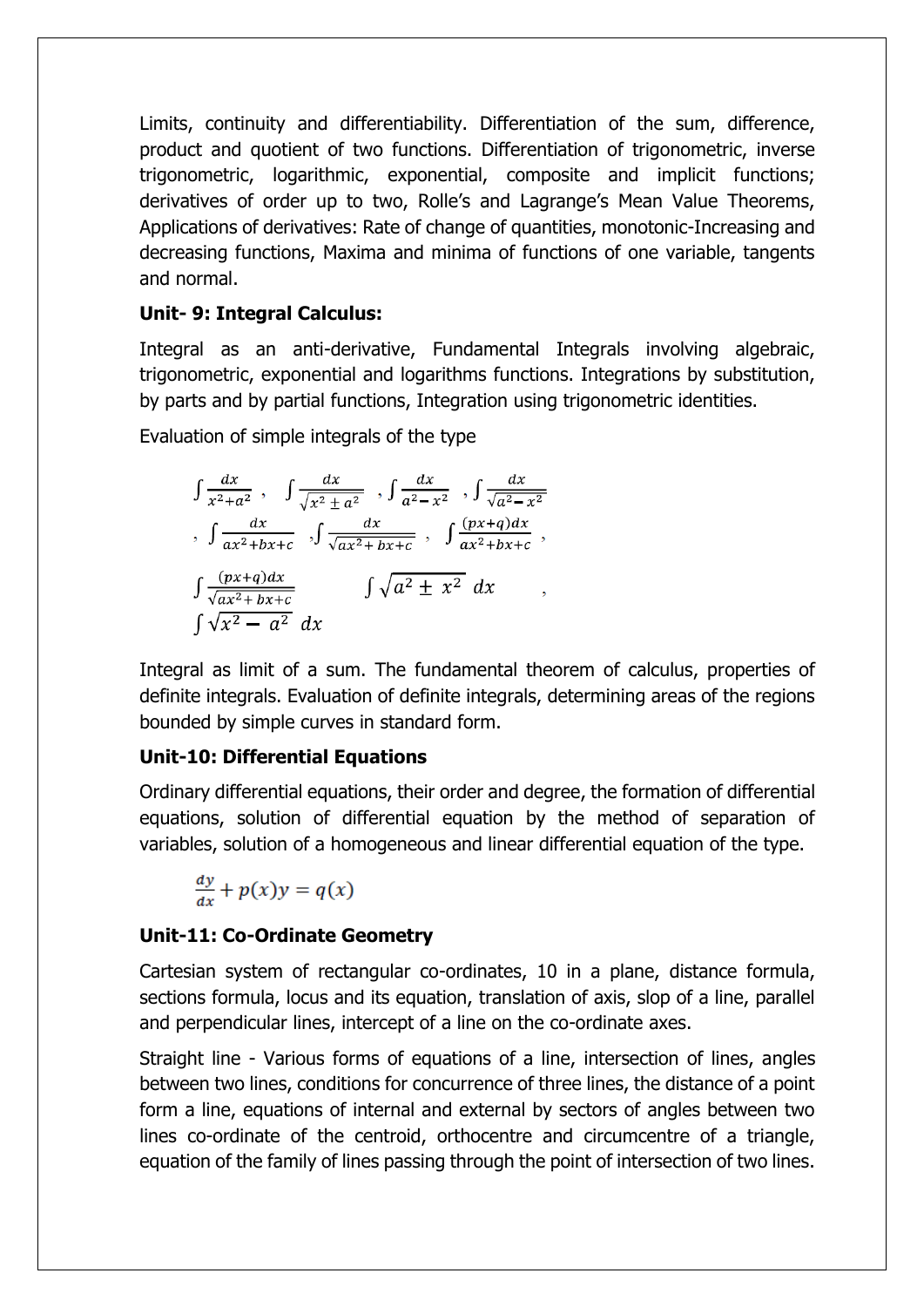Circle, conic sections - A standard form of equations of a circle, the general form of the equation of a circle, its radius and central, equation of a circle when the endpoints of a diameter are given, points of intersection of a line and a circle with the centre at the origin and condition for a line to be tangent to a circle, equation of the tangent, sections of conics, equations of conic sections (parabola, ellipse and hyperbola) in standard forms, condition for  $Y = mx + c$  to be a tangent and point (s) of tangency.

# **Unit-12: Three Dimensional Geometry**

Coordinates of a point in space, the distance between two points, section formula, directions ratios and direction cosines, the angle between two intersecting lines. Skew lines, the shortest distance between them and its equation. Equations of a line and a plane in different forms, the intersection of a line and a plane, coplanar lines.

# **Unit-13: Vector Algebra**

Vectors and scalars, the addition of vectors, components of a vector in two dimensions and three-dimensional space, scalar and vector products, scalar and vector triple product.

# **Unit-14: Statistics and Probability**

Measures of discretion; calculation of mean, median, mode of grouped and ungrouped data calculation of standard deviation, variance and mean deviation for grouped and ungrouped data.

Probability: Probability of an event, addition and multiplication theorems of probability, Baye's theorem, probability distribution of a random variate, Bernoulli trials and binomial distribution.

## **Unit-15: Trigonometry**

Trigonometrical identities and equations, trigonometrical functions, inverse trigonometrical functions and their properties, heights and distance.

## **Unit -16: Mathematical Reasoning**

Statement logical operations and, or, implies, implied by, if and only if, understanding of tautology, contradiction, converse and contrapositive.

## **Part II - APTITUDE**

## **Unit-1**

Awareness of persons. Buildings, Materials. Objects, Texture related to Architecture and Build-environment, Visusalising three dimensional objects from twodimensional drawings. Visualising. Different sides of three-dimensional objects. Analytical Reasoning Mental Ability (Visual, Numerical and Verbal)